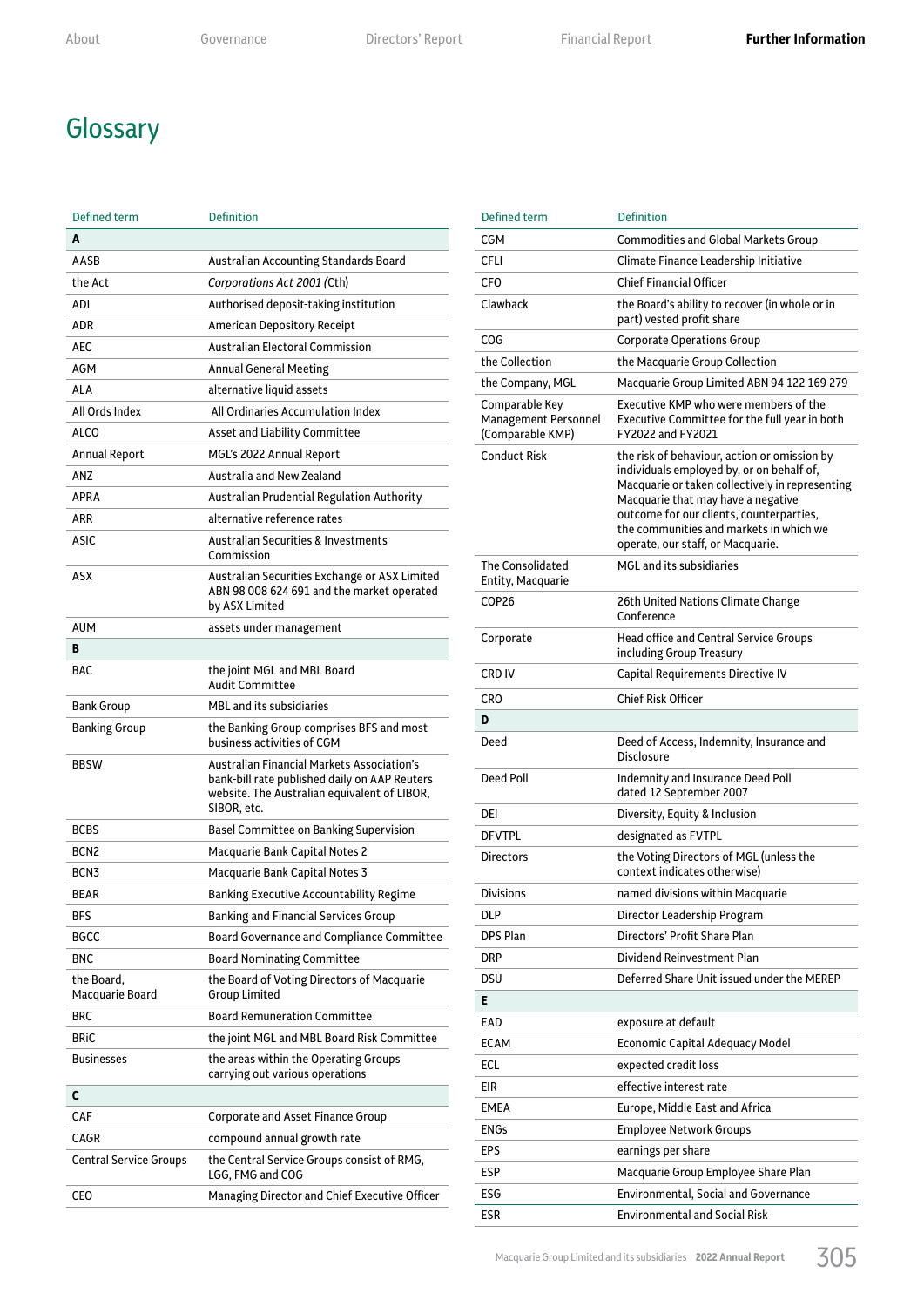## **Glossary**

Continued

| Defined term                                             | <b>Definition</b>                                                                                                       |
|----------------------------------------------------------|-------------------------------------------------------------------------------------------------------------------------|
| EU                                                       | the European Union                                                                                                      |
| <b>Executive Director EDs</b>                            | Macquarie's most senior level of employee<br>including Group Heads, Division Heads and<br>senior business unit managers |
| Executive Key<br>Management Personnel<br>(Executive KMP) | members of the Executive Committee of MGL                                                                               |
| Executive<br><b>Voting Director</b>                      | an executive Board member                                                                                               |
| F                                                        |                                                                                                                         |
| FAR                                                      | Financial Accountability Regime                                                                                         |
| FCETs                                                    | fuel cell electric trucks                                                                                               |
| <b>FCTR</b>                                              | foreign currency translation reserve                                                                                    |
| FLI                                                      | forward looking information                                                                                             |
| FMG                                                      | <b>Financial Management Group</b>                                                                                       |
| the Foundation                                           | <b>Macquarie Group Foundation</b>                                                                                       |
| FRN                                                      | floating rate notes                                                                                                     |
| FVA                                                      | funding valuation adjustment                                                                                            |
| <b>FVOCI</b>                                             | fair value through other<br>comprehensive income                                                                        |
| FVTPL                                                    | fair value through profit or loss                                                                                       |
| G                                                        |                                                                                                                         |
| GDP                                                      | gross domestic product                                                                                                  |
| GFANZ                                                    | Glasgow Financial Alliance for Net Zero                                                                                 |
| GIG                                                      | Green Investment Group                                                                                                  |
| GRI                                                      | Global Reporting Initiative                                                                                             |
| Group Head                                               | the Head of a particular Operating or Central<br>Service Group                                                          |
| GST                                                      | <b>Goods and Services Tax</b>                                                                                           |
| H-J                                                      |                                                                                                                         |
| HFT                                                      | held for trading                                                                                                        |
| HyCC                                                     | Hydrogen Chemistry Company                                                                                              |
| IASB                                                     | International Accounting Standards Board                                                                                |
| IBOR                                                     | Interbank-offered rates                                                                                                 |
| <b>IFRS</b>                                              | <b>International Financial Reporting Standards</b>                                                                      |
| ILО                                                      | <b>International Labour Organization</b>                                                                                |
| Independent Directors                                    | independent Voting Directors of the Board                                                                               |
| ICE                                                      | internal combustion engine                                                                                              |
| Κ                                                        |                                                                                                                         |
| Key Management<br>Personnel (KMP)                        | all Voting Directors and members<br>of the Executive Committee of MGL                                                   |
| L                                                        |                                                                                                                         |
| LGBTQ+                                                   | Lesbian Gay Bisexual Transgender and Queer                                                                              |
| LGG                                                      | Legal and Governance Group                                                                                              |
| LMI                                                      | lenders mortgage insurance                                                                                              |
| Loss Given Default<br>(LGD) Estimate                     | Macquarie's estimated economic loss should a<br>counterparty default occur                                              |
| LTI                                                      | Lost Time Injury                                                                                                        |
| ltifr                                                    | Lost Time Injury Frequency Rate                                                                                         |

| Defined term                                 | <b>Definition</b>                                                                                                                                    |
|----------------------------------------------|------------------------------------------------------------------------------------------------------------------------------------------------------|
| М                                            |                                                                                                                                                      |
| M&A                                          | mergers and acquisitions                                                                                                                             |
| Macquarie Bank, MBL                          | Macquarie Bank Limited<br>ABN 46 008 583 542                                                                                                         |
| Macquarie<br>Board, the Board                | the Board of Voting Directors of MGL                                                                                                                 |
| Macquarie, the<br><b>Consolidated Entity</b> | MGL and its subsidiaries                                                                                                                             |
| <b>MACS</b>                                  | <b>Macquarie Additional Capital Securities</b>                                                                                                       |
| MAF                                          | Macquarie AirFinance                                                                                                                                 |
| Malus                                        | the ability of the Board or its delegate to<br>reduce or eliminate unvested profit share<br>for certain senior employees in certain<br>circumstances |
| MAM                                          | Macquarie Asset Management Group                                                                                                                     |
| Management                                   | Division Directors and Executive Directors who<br>have management or risk responsibility for a<br>Division or business area                          |
| MCN <sub>2</sub>                             | Macquarie Group Capital Notes 2                                                                                                                      |
| MCN3                                         | Macquarie Group Capital Notes 3                                                                                                                      |
| MCN4                                         | Macquarie Group Capital Notes 4                                                                                                                      |
| MCN5                                         | Macquarie Group Capital Notes 5                                                                                                                      |
| <b>MEREP</b>                                 | Macquarie Group Employee Retained<br><b>Equity Plan</b>                                                                                              |
| MFHPL                                        | Macquarie Financial Holdings Pty Limited                                                                                                             |
| MGL ordinary<br>shares, MQG                  | MGL fully paid ordinary shares                                                                                                                       |
| MGL, the Company                             | Macquarie Group Limited ABN 94 122 162 279                                                                                                           |
| MIC                                          | Macquarie Infrastructure Corporation                                                                                                                 |
| MIRA                                         | Macquarie Infrastructure and Real Assets                                                                                                             |
| MIS                                          | <b>Macquarie Income Securities</b>                                                                                                                   |
| <b>MRTs</b>                                  | Material Risk Takers under UK or EU<br>regulatory requirements                                                                                       |
| MSCI                                         | Morgan Stanley Capital International                                                                                                                 |
| N                                            |                                                                                                                                                      |
| NCD                                          | negotiable certificates of deposit                                                                                                                   |
| NCI                                          | non-controlling interests                                                                                                                            |
| NED                                          | <b>Non-Executive Director</b>                                                                                                                        |
| NIFO                                         | net investment in foreign operations                                                                                                                 |
| NJDEP                                        | New Jersey Department of Environmental<br>Protection                                                                                                 |
| монс                                         | Non-Operating Holding Company                                                                                                                        |
| Non-Bank Group                               | MGL, MFHPL and its subsidiaries, MAMHPL<br>and its subsidiaries                                                                                      |
| Non-Banking Group                            | the Non-Banking Group comprises<br>Macquarie Capital, MAM and some business<br>activities of CGM                                                     |
| NPAT                                         | net profit after tax                                                                                                                                 |
| 0                                            |                                                                                                                                                      |
| 0CI                                          | other comprehensive income                                                                                                                           |
|                                              |                                                                                                                                                      |